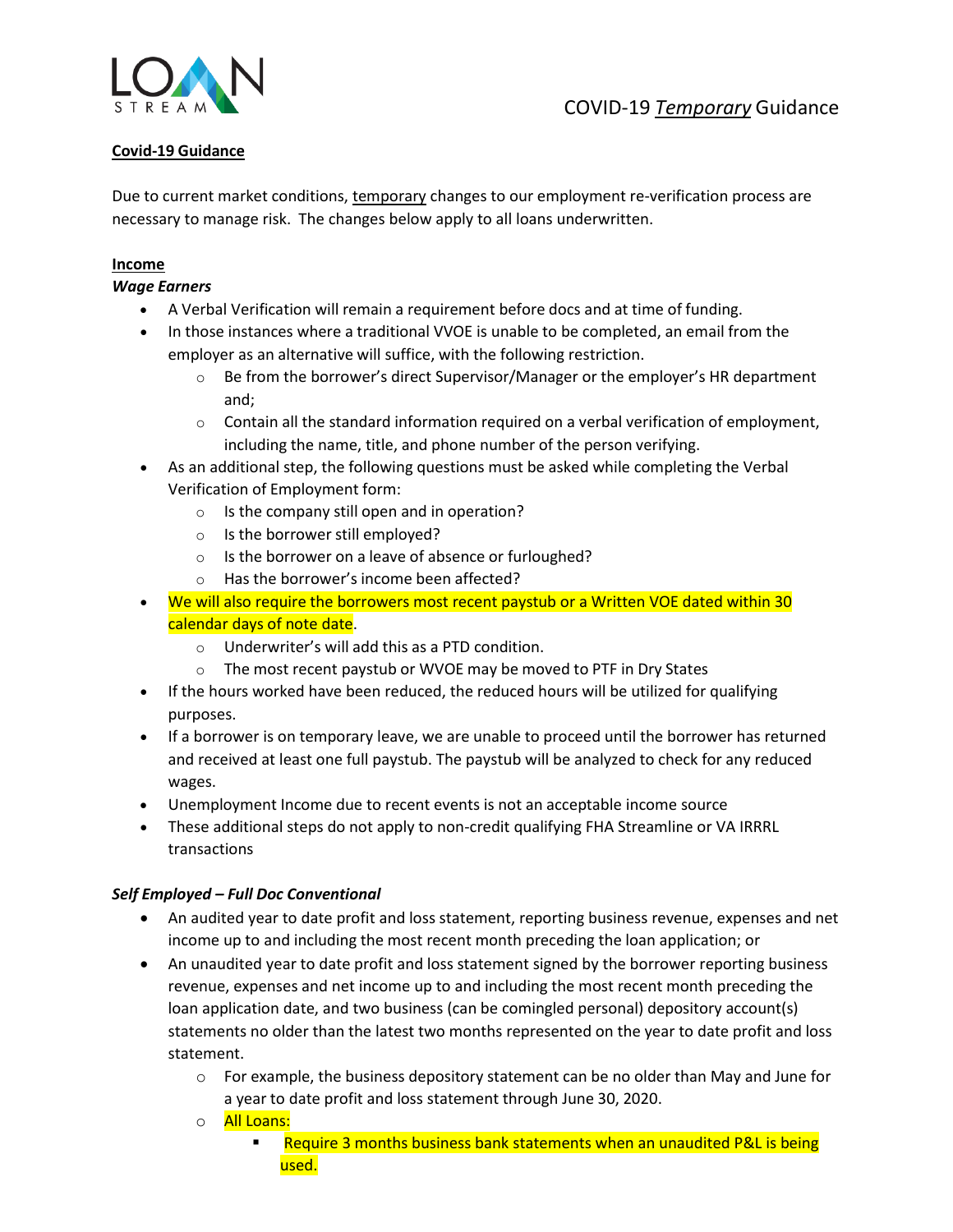

COVID-19 *Temporary* Guidance

- Evidence business is open and operating within 20 business days prior to the note date.
- $\circ$  The underwriter will review the two most recent depository account(s) statements to support and/or not to conflict with the information presented in the current year to date profit and loss statement. Otherwise, the underwriter must obtain additional statements or other documentation to support the information from the current year to date profit and loss statement.
	- **The signed year-to-date profit and loss statement must be no older than 45 days** as of the note date.
- Underwriters must review the profit and loss statement, and business depository accounts, if required, and other relevant factors to determine the extent to which business has been impacted by COVID-19. The underwriter can use the FNMA guidance when performing the assessment of business operations and stability and must complete the business income assessment based on the minimum additional documentation above. In some instances, the underwriter may find it necessary to obtain supplemental documentation.

# *Self Employed – Full Doc VA*

- A signed unaudited year to date profit and loss statement signed by the borrower reporting business revenue, expenses and net income up to and including the most recent month preceding the note date.
- Underwriters must review the profit and loss statement and other relevant factors to determine the extent to which business has been impacted by COVID-19. The underwriter can use the FHA/VA/USDA guidance when performing the assessment of business operations and stability and must complete the business income assessment based on the minimum additional documentation above. In some instances, the underwriter may find it necessary to obtain supplemental documentation.

# *Self Employed – Full Doc FHA/USDA*

• Follow Standard FHA/USDA Guidelines

# *Self Employed- All Products*

- *One of the following is required for all Self Employed transactions*
	- o *IRS Transcripts directly from the IRS for the years required based on Underwriting guidelines ordered by LoanStream.*
	- o *IRS Transcripts directly from the IRS for the years required based on Underwriting guidelines ordered directly by the borrower(s).*
	- o *Signed tax returns. Proof of E-File and proof of refund received or evidence amount owed for each applicable tax year clearing borrower(s) account.*
		- *This is an exception only that must be approved by Underwriting Management*

# *Rental Income Support*

- If rental income is being used for qualifying purposes
	- o Refinance
		- Copy of current fully executed lease
	- o Purchase
		- If th property is not currently rented, utilize the rent from the Appraisal 1007. If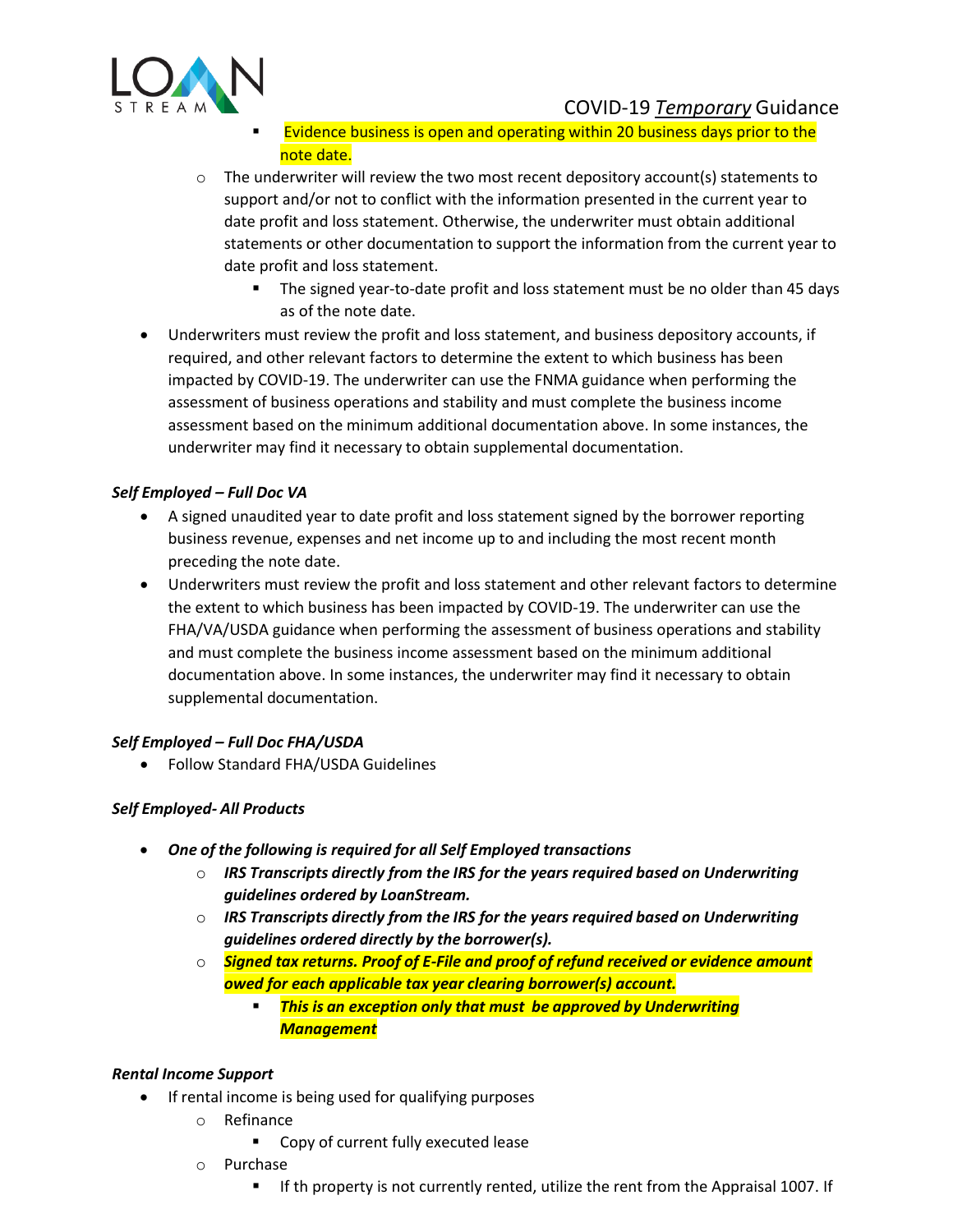

# COVID-19 *Temporary* Guidance

the property is currently rented, will need current, fully executed lease and verification of most current 2 months rent received:

- Can be letter from the seller, as seller is the one receiving rent
- Rent must be addressed in the purchase contract, is borrower being assigned the lease agreements or are they evicting the tenants. If eviction, utilize the Appraisal 1007.

#### *Rental Income Support-FHA*

- Reduce the effective income associated with the calculation of rental income by 25% or
- Verify 6 months PITI in reserves or
- Verify the borrower has received the previous 2 months rental payments as evidence by the borrower's bank statement showing the deposit
	- $\circ$  This option is only applicable for borrowers with a history of rental income from the property

#### *Forbearance-Conventional Loans*

Borrowers who are currently or have been in forbearance, are acceptable in certain cases:

- The borrower(s) must provide a copy of the forbearance agreement and documentation of which method was used to bring the loan current.
- Borrower(s) must be current on all mortgages for all properties owned through the month of closing.
- Borrower(s) must document that they have been removed from forbearance on any mortgage loan, including our subject and any other property.
- If the borrower(s) brought the loan current through re-instatement (payment in full of the deferred amount).
- If the re-instatement was completed after the application date on our subject, the source of funds must be documented.
- Borrower(s) who were unable to bring their forbearance current through re-instatement and used on of the following methods (this applies to all properties owned), may be eligible if they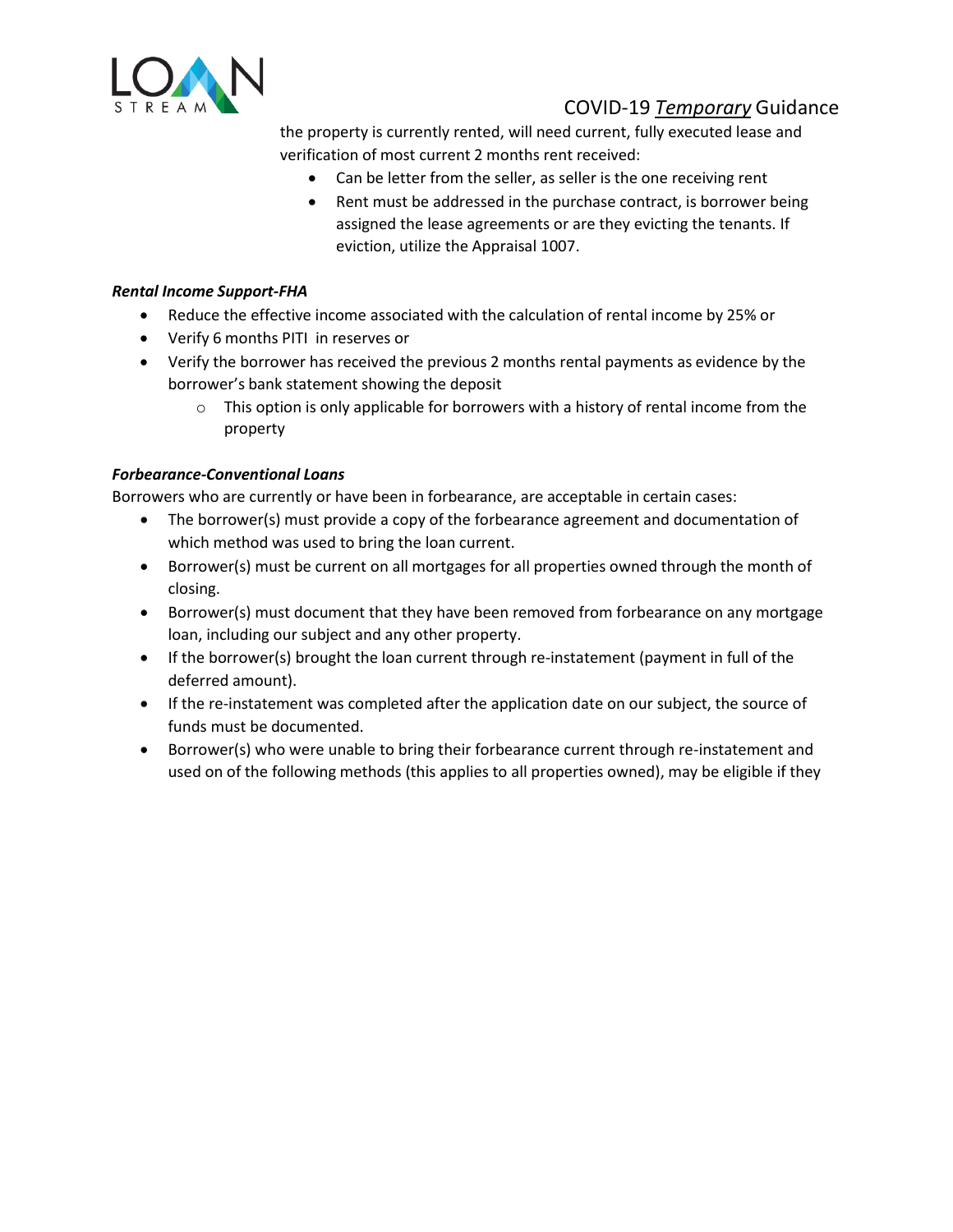

have made a minimum of 3 timely payments from the date of the repayment plan/agreement. Payments may not be made in advance of the due dates.

- o Repayment Plan
- o Modification Agreement (except those that qualify per our Modification guides)
- o Payment Deferral
- Copy of of the repayment plan, payment deferral agreement or modification is required.
- **Proceeds from the SBA Paycheck Protection Program(PPP) or any other similar COVID-19 related loan(s) or grants are not considered business or personal assets and are ineligible for Down Payment, Closing Costs or Reserves**
- **Paycheck Protection Program loans do not need to be included in qualifying, unless the loan is in the repayment period.**

#### *Forbearance-FHA & USDA Loans(all financed properties)*

- **Borrower(s) who have been granted a Mortgage Payment Forbearance is eligible for a new FHA insured mortgage provided:**
	- o **The borrower continues to make regularly scheduled payments and the Forbearance Plan is terminated, or**
	- o **For Cash Out refinances, the borrower has completed the Forbearance Plan and made at least 12 consecutive monthly payments post forbearance; or**
	- o **For Purchase and No Cash Out Refinances, the borrower has completed the Forbearance Plan and made at least three consecutive monthly payments post forbearance; or**
	- o **For Credit Qualifying Streamline refinance, the borrower has completed the Forbearance Plan and made less than three consecutive monthly payments post forbearance; and**
	- o **For all Streamline refinance transactions, the borrower has made at least six payments on the FHA-Insured mortgage being refinanced(where the FHA insured Mortgage has been modified after forbearance, the Borrower must have made at least six payments under the Modification).**
	- o **Any Borrower who is granted a forbearance and is otherwise performing under the terms of the Forbearance Plan(paid as agreed), is not considered to be delinquent for purposes of credit underwriting and is not required to be downgraded to a refer provided the Forbearance Plan is terminated prior to docs.**
- **For all Streamline Refinance transactions, a copy of the Modification or Forbearance Agreement is required**
	- o **A minimum of three consecutive monthly payments under the Forbearance Agreement within the month due must have occurred to be eligible for financing for all Non Credit Qualifying Streamlines**
	- o **A minimum of six consecutive monthly payments under the Modification Agreement within the month due must have occurred to be eligible for financing for all Non Credit Qualifying Streamlines**
	- o **A minimum of six consecutive months payments within the month due must have occurred to be eligible for financing for all Credit Qualifying Streamlines**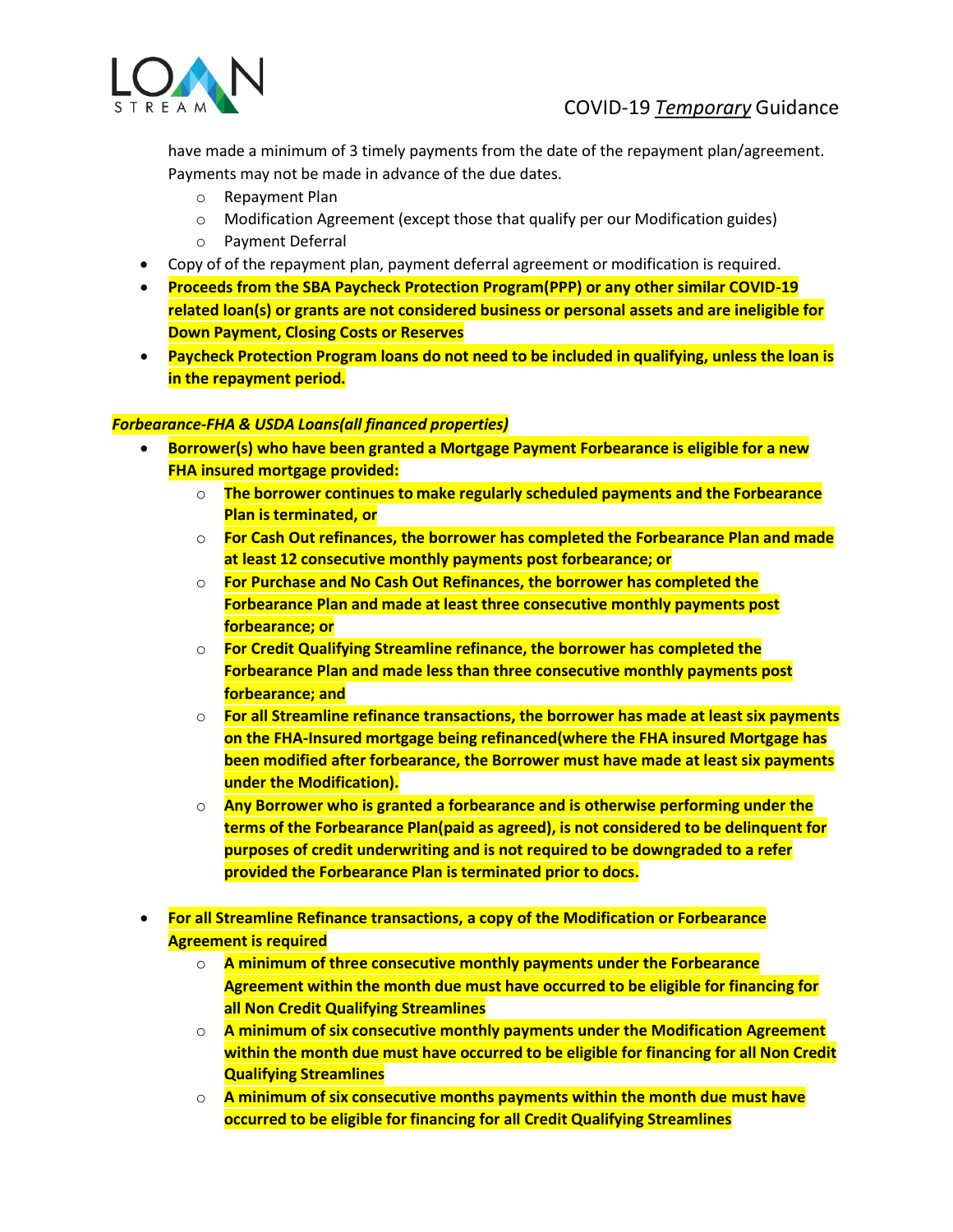

- o **Suspended mortgage payments resulting from a payment forbearance will be included as part of the outstanding principal balance and the interest due amount report on the payoff statement and are eligible ot be included in the new refinance mortgage provided the maximum mortgage amount for the applicable refinance type is not exceeded**
- o **Pay History remains the same**
	- **0x30 in the six months preceeding the case assignment date**
	- **1x30 in months 7-12 preceeding the case assignment date**
- o **Missed payments do not count toward the minimum six payments that are required for producing seasoning**
- **For Purchase and Rate & Term Refinances, loans must be downgraded to a refer and manually underwritten if any of the below occurs during the 12 months prior to the case assignment date:**
	- **3x30 or greater**
	- **1x60 or greater plus 1x30 or greaterz**
	- **1x90**
	- **Borrower has made less than 3 consecutive payments since completion of a mortgage forbearance plan**
	- **A copy of any applicable Modification or Forbearance Agreement is required**
	- **A minimum of 6 payments under the Modification Agreement must occur for all Rate and Term refinances**
	- **A copy of the pay history from either the forbearance or modification is required**
- **For Cash Out Refinances, loans must be downgraded to a refer and manually underwritten if any of the below occurs during the 12 months prior to the case assignment date:**
	- **1x30 or greater**
	- **Less than 12 consecutive monthly payments since completion of a mortgage forbearance**
	- **A copy of any applicable Modification or Forbearance Agreement is required**
	- **A copy of the pay history from either the forbearance or modification is required**

# *Forebearance- VA Purchase and all refinances*

- **A Cares Act forbearance should not be used as a reason to deny a borrower a loan. In such cases, borrowers must provide reasons for the loan deficiency and evidence to establish that the cause of the delinquency has been corrected.**
- **A borrower is not considered an unsatisfactory credit risk based solely on if the borrower has received some type of credit forbearance or deferred payment during COVID-19**
- **A copy of the Forbearance or Modification Agreement is required**
- **A copy of the pay history from either the forbearance or modification is required**
- **The Veteran must document they are no longer in forbearance**

# *Forbearance- VA IRRRLs*

- **The Veteran must document they are no longer in forbearance AND are no longer experiencing financial hardship caused by COVID-19(without documenting income)**
- **The borrower qualifies for the IRRRL standard program requirements**
- **Standard VA guidelines should be used to determine the maximum loan amount for IRRRLS. IRRRLS may include:**